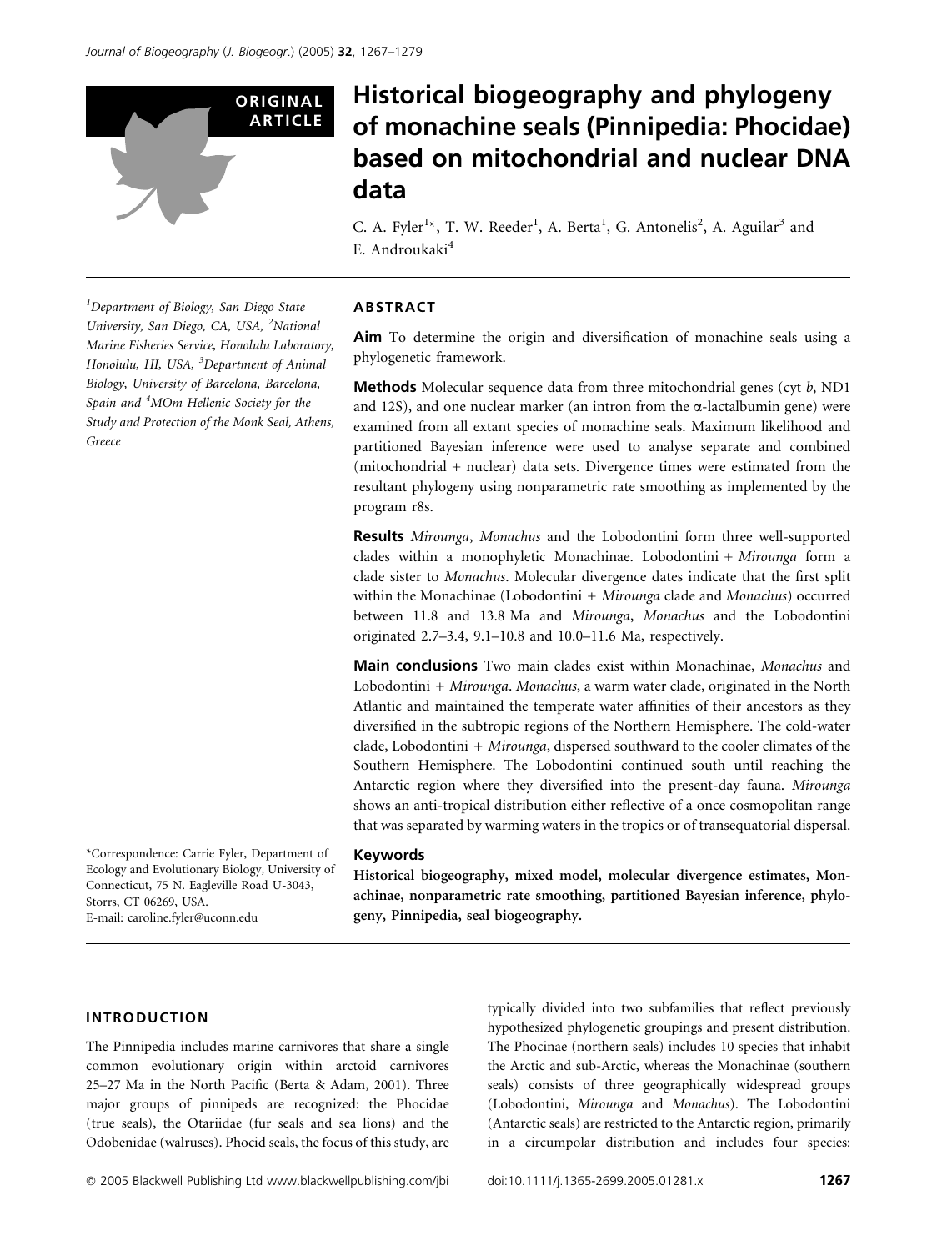Ommatophoca rossii (Ross seal), Lobodon carcinophagus (crabeater seal), Leptonychotes weddelli (Weddell seal), and Hydruga leptonyx (leopard seal). Mirounga (elephant seals) comprises two species. Mirounga angustirostris (northern elephant seal) is distributed in the eastern North Pacific from northern California to the Baja California peninsula in Mexico, and Mirounga leonina (southern elephant seal) occupies islands scattered around the sub-Antarctic. Monachus (monk seals) includes two of the world's most elusive and endangered pinnipeds and one recently extinct species. Monachus schauinslandi (Hawaiian monk seal), an endemic to the Hawaiian Islands, includes approximately 1300 individuals with the majority of the population occurring at six locations in the north-western Hawaiian Islands. Hawaiian monk seal populations have declined 60% since the late 1950s and future demographic trends do not favour recovery of the species (Forney et al., 2000). Monachus monachus (Mediterranean monk seal) once inhabited the entire Mediterranean Basin and the eastern North Atlantic and is now classified as the world's most endangered pinniped with an estimated 400–600 individuals split among a number of severely contracted breeding populations. The largest aggregations occur in the eastern Mediterranean (Greece and Turkey) and off the coast of the western Sahara (Cap Blanc peninsula) in the Atlantic Ocean (Aguilar, 1999; Androukaki et al., 1999; Forcada et al., 1999). Monachus tropicalis (Caribbean monk seal) was once widely distributed throughout the West Indies. Their exploitation as a source of meat and oil began in the late 1400s and eventually led to the species extinction in the 1950s (Timm et al., 1996; Adam & Garcia, 2003).

At present, the historical biogeography and present-day distribution of monachine seals is not well understood. Furthermore, few studies have examined the evolutionary relationships within this group even though one species is recently extinct (Monachus tropicalis), and two other species are endangered (M. schauinslandi and M. monachus). Phylogenetic relationships among monachines are especially intriguing because of their widespread distribution and diverse ecology. For instance, monk seals are unique among all modern phocid seals in retaining an ancestral exclusivity to temperate subtropical waters and yet they are thought to be closely related to the Lobodontini which live on islands scattered around the Antarctic. Resolving monachine seal phylogeny is essential in determining when the ecological shifts occurred which led to present-day monachine seal distributions.

# Historical biogeography

Phocid seals have a widespread geographical range that spans both hemispheres (Fig. 1). Previously unresolved relationships among phocids have led to primarily narrative accounts of historical biogeography based solely on the analysis of historical, geological and climatic factors. In one notable exception, Deméré et al. (2003) proposed a hypothesis for the evolutionary biogeography of pinnipedimorphs (pinnipeds and their fossil relatives) using a comparative approach and multiple lines of evidence including physical and ecological factors controlling modern pinniped distributions, past geological events, the fossil record and phylogenies of the various groups.

A North Atlantic origin of monachine seals is widely accepted (Repenning et al., 1979; de Muizon, 1982; Deméré et al., 2003). However, there has been controversy concerning the origin of Monachus. de Muizon (1982) suggested a European origin of Monachus, which later crossed the Atlantic from east to west following the warm equatorial currents in the southern North Atlantic. Subsequent isolation and allopatric speciation in the Caribbean basin resulted in the evolution of M. tropicalis. Dispersal of Monachus into the Pacific via the Central American Seaway led to the divergence of M. schauinslandi by 4 Ma. Conversely, Repenning et al. (1979) supported a Caribbean origin for Monachus with subsequent radiation to the eastern Atlantic and Pacific Oceans as early as 15 Ma.

Past biogeographical hypotheses for the Lobodontini suggest southern migration of the group in the late Miocene to early Pliocene and diversification in the colder waters of Antarctica. Basal Lobodontine fossils from the Pisco Formation in Peru suggest migration south along the Pacific coast of South America (de Muizon, 1982; de Muizon & De Vries, 1985).



Figure 1 Historical distribution of monachine seals. The current distributions of Monachus species are severely reduced, with the Caribbean species being extinct and the Hawaiian and Mediterranean populations reduced to small fragmented populations.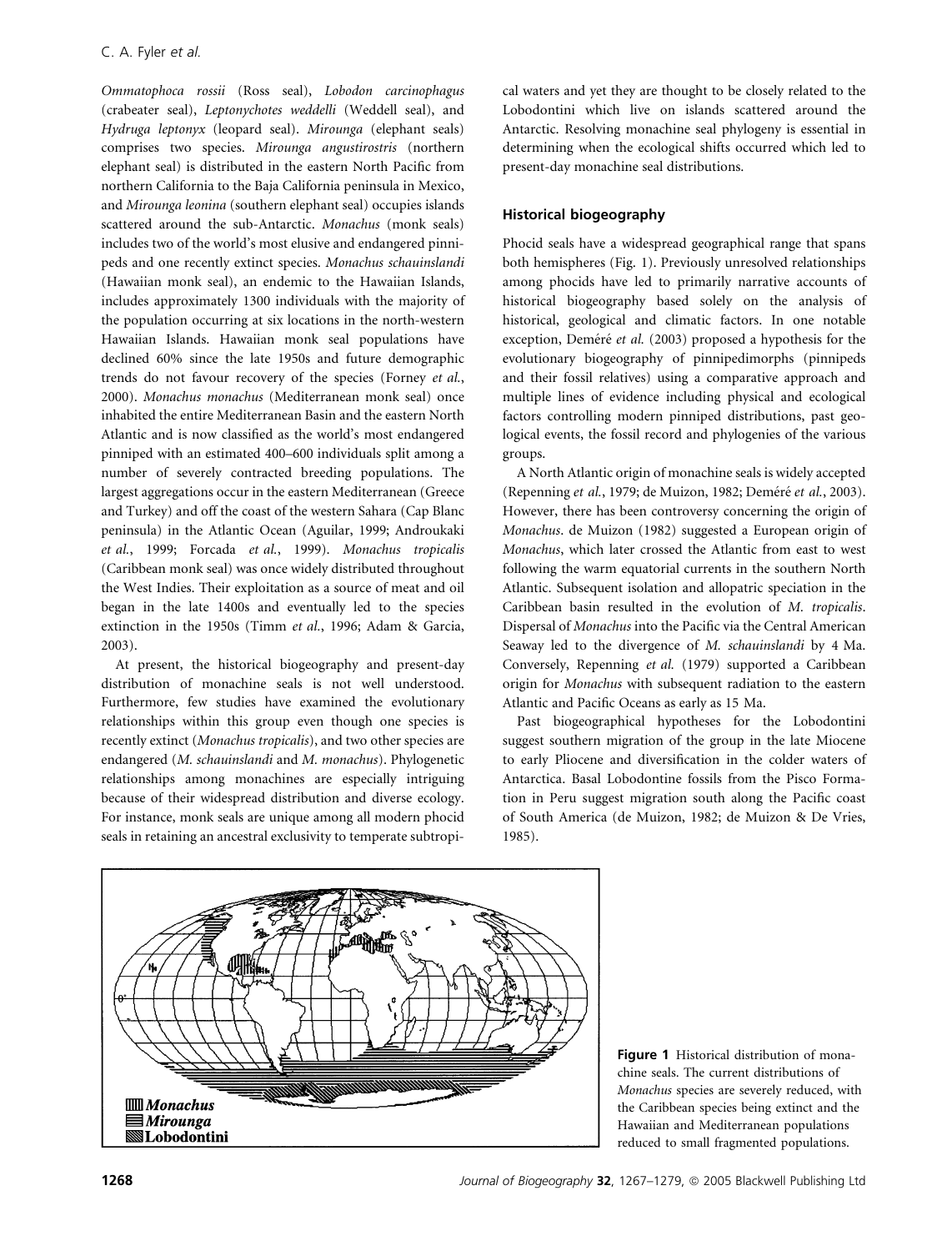A hypothesis for the historical biogeography of Mirounga suffers from a limited and poorly documented fossil record. Callophoca, the purported sister taxon to Mirounga, occurs in the early Pliocene of the western North Atlantic and Europe. Deméré et al. (2003) suggested that some members of this lineage could have dispersed through the then open Central American Seaway to establish the group in the eastern South Pacific. Subsequent speciation resulted in the evolution of M. leonina. The antitropical occurrence of the presumed sister species M. angustirostris in the eastern North Pacific suggests a transequatorial event and allopatric speciation.

#### Previous phylogenetic hypotheses

Studies examining phylogenetic relationships of monachines using morphological and molecular data are incongruent, providing conflicting hypotheses for both the monophyly and paraphyly of Monachinae, the Lobodontini, and Monachus. For example, in a study based primarily on the ear region Repenning & Ray (1977) positioned Monachus as sister to all other phocid seals. In another morphological study, de Muizon (1982) suggested monophyly of the Monachinae, the Lobodontini, and Monachus, as well as the sister relationship between Mirounga and the Lobodontini. More recent parsimony-based analyses support incongruent relationships among monachines. A study based on 39 osteological and soft

anatomical characters suggested the paraphyly of both the Monachinae and Monachus (Wyss, 1988; Fig. 2a) whereas a second study of 168 primarily osteological characters supported the monophyly of the Monachinae, the monophyly of Monachus, and the paraphyly of lobodontine seals (Bininda-Emonds & Russell, 1996; Fig. 2b). Bininda-Emonds et al. (1999) used supertree construction techniques to infer the phylogeny of carnivores suggesting the monophyly of the Monachinae, Monachus, Mirounga, and the Lobodontini (Fig. 2c).

Molecular studies elucidating monachine seal relationships are limited to three prior studies. Arnason et al. (1995) analysed mitochondrial cytochrome  $b$  (cyt  $b$ ) gene sequences from four of the nine monachine species to position the Hawaiian monk seal as the sister taxon to all other phocids (Fig. 2d). A second molecular study based on mitochondrial 12S rDNA and cyt b included three monachine species and supported the monophyly of the Monachinae (Ledje & Arnason, 1996; Fig. 2e). Several shortcomings reduce the influence and importance of these two previous molecular studies. First, taxon sampling was limited to half of the extant monachines. This makes it impossible to assess subgroup monophyly and resolve species level relationships within the Monachinae. Second, phylogenetic analyses were conducted using only uniformly weighted parsimony which does not adequately model the heterogeneous nature of DNA evolution

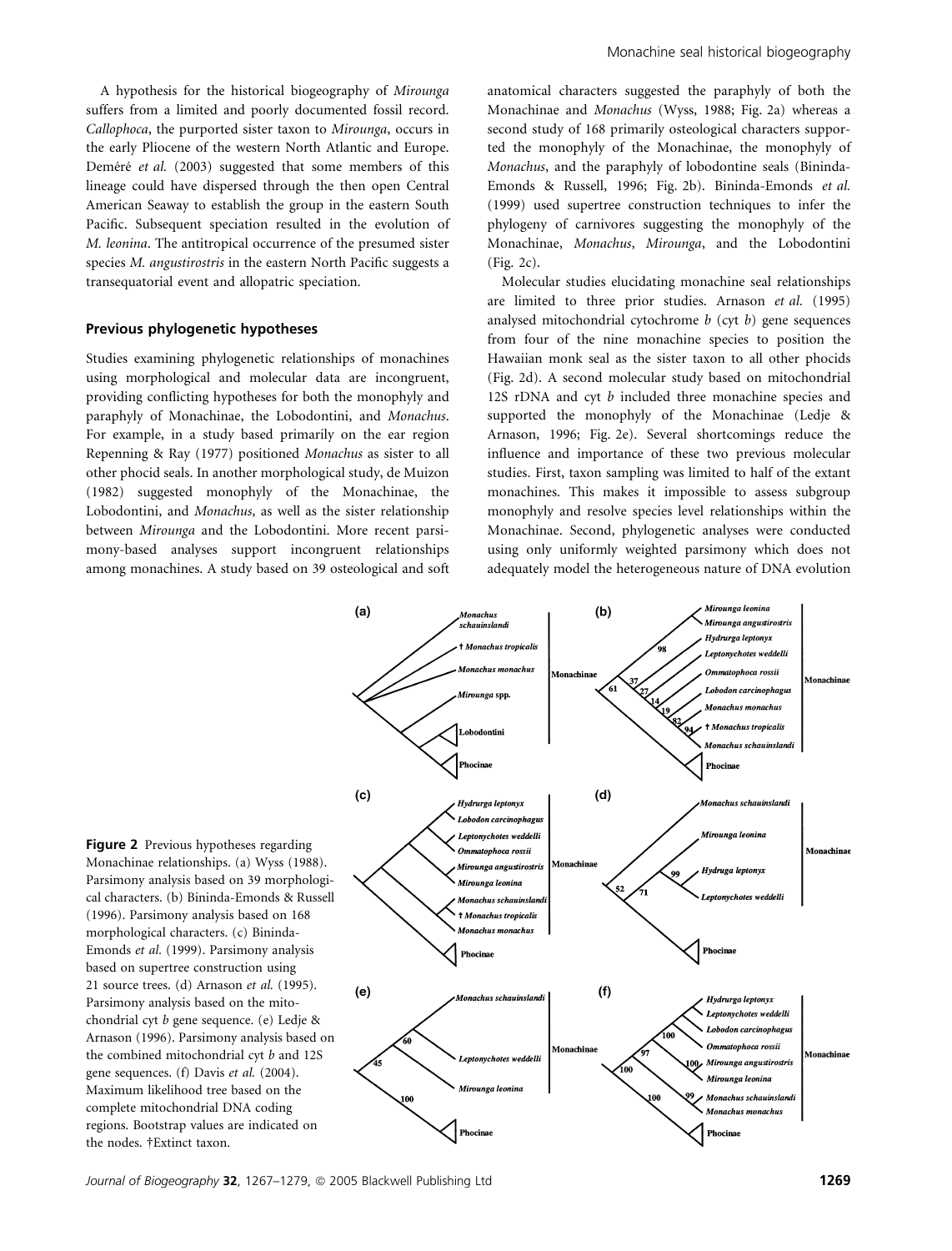(Huelsenbeck, 1995; Swofford et al., 1996; Yang, 1996a). In a recent more inclusive study of molecular sequence data (entire mitochondrial genome) and taxa (all phocids except for land locked species of Phoca) Davis et al. (2004) found strong support for the Monachinae, Monachus, Mirounga and the Lobodontini (Fig. 2f). All previous molecular studies used only mitochondrial data, which essentially represent only one genealogical history.

## MATERIALS AND METHODS

#### Taxon sampling

All species of monachine seals were sampled, with the exception of the recently extinct Monachus tropicalis. The monophyly of the Monachinae has been questioned in previous phylogenetic studies (Wyss, 1988; Arnason et al., 1995); therefore, three phocine seals were included: Phoca vitulina (harbour seal), Cystophora cristata (hooded seal) and Erignathus barbatus (bearded seal). Debate exists concerning the sister taxon to the Phocidae. While some phylogenetic studies based on morphological data support a sister relationship between the Phocidae and the Odobenidae (Wyss, 1987; Wyss & Flynn, 1993; Berta & Wyss, 1994), other morphological data (Bininda-Emonds & Russell, 1996; Bininda-Emonds et al., 1999) suggest an odobenid + otariid

# Ingroup

Phocidae Monachus monachus (Hermann, 1779) – Mediterranean monk seal – Greece (MOm\*) Monachus monachus - Mediterranean monk seal - western Sahara (BMTB†) Monachus schauinslandi (Matchie, 1905) - Hawaiian monk seal (NMFS/PIR‡) (Y08524) (X72209) Ommatophoca rossii (Gray, 1844) – Ross seal (UofA§) Lobodon carcinophagus (Hombron & Jacquinot, 1842) – Crabeater seal (LU–) Leptonychotes weddellii (Lesson, 1826) – Weddell seal (LU) (Y08522) (X72005) Hydruga leptonyx (Blainville, 1820) - Leopard seal (LU) (X82297) Mirounga angustirostris (Gill, 1866) – Northern elephant seal (NMFS/SWMF\*\*) Mirounga leonina (Linnaeus, 1758) – Southern elephant seal (SAM<sup>++</sup>) (Y08523) (X82298)

## **Outgroup**

Phocidae Phoca vitulina (Linnaeus, 1758) – Harbour seal (NC\_001325) Cystophora cristata (Erxleben, 1777) - Hooded seal (DFO‡‡) (X82294) Erignathus barbatus (Erxleben, 1777) – Bearded seal (DFO) (X82295) Otariidae Zalophus californianus californianus (Lesson, 1828) – California sea lion (LU) (Y08525) (X82310) Odobenidae Odobenus rosmarus (Linnaeus, 1758) – Walrus (SWMF/SD) (NC\_004029)

\*Hellenic Society for the study and protection of the monk seal – Athens, Greece.

†Banco Medioambiental de Tejidos Biológicos – Barcelona, Spain.

clade. Molecular data have consistently supported an odobenid + otariid clade (Arnason et al., 1995; Ledje & Arnason, 1996; Davis et al., 2004). Given the morphological and molecular support for an odobenid + otariid clade, the tree was rooted with Odobenus rosmarus (walrus; an odobenid) and Zalophus californianus (California sea lion; an otariid). One representative from each species was sequenced and used in the phylogenetic analyses (see Table 1 for complete taxon list and sources).

#### Molecular techniques

Gene regions were selected based on their established utility in resolving interspecific phylogenetic relationships in other carnivores (Arnason et al., 1995; Ledje & Arnason, 1996; Carr & Perry, 1997). Two protein coding genes (cyt b and ND1) and one rRNA gene (12S) were selected from the mitochondrial genome. Additionally, sequence data were obtained from an intron of the nuclear gene  $\alpha$ -lactalbumin.

Total genomic DNA was extracted from tissue using the standard phenol-chloroform protocol (Hillis et al., 1996), or came from previously extracted DNA. PCR primers used in this study were either designed from conserved gene regions of pinniped sequences available in GenBank or obtained from previously published studies (Table 2). PCR was performed in 25 µL reactions using 50–200 ng of template DNA, 20 mm

> Table 1 Taxon list. Sources for tissue, extracted DNA or sequence data (GenBank accession numbers) noted in parentheses

<sup>-</sup>National Marine Fisheries Service, Pacific Islands Region – Honolulu, Hawaii.

<sup>§</sup>University of Alberta – Alberta, Canada.

<sup>–</sup>Lund University – Lund, Sweden.

<sup>\*\*</sup>National Marine Fisheries Service Southwest Marine Fisheries – La Jolla, California.

<sup>††</sup>South Australian Museum - Adelaide, Australia.

<sup>-</sup>-Department of Fisheries and Oceans – Newfoundland, Canada.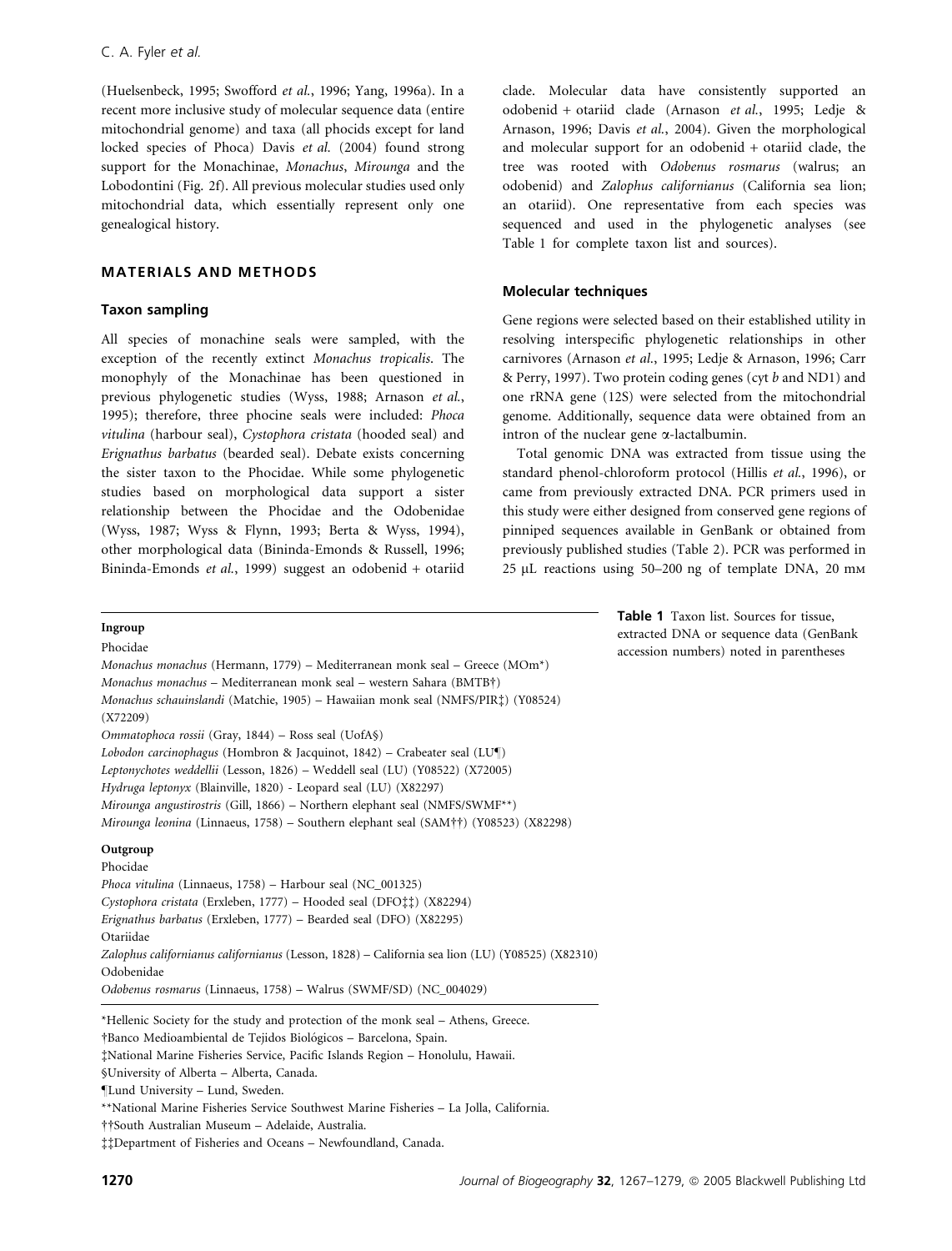| <b>Table 2</b> Primers used in PCR and |  |  |
|----------------------------------------|--|--|
| sequencing of pinnipeds                |  |  |

| <b>Table 2</b> Primers used in PCR and<br>sequencing of pinnipeds | Gene fragment  | Primer     | Sequence $(5'–3')$                      | Source                     |
|-------------------------------------------------------------------|----------------|------------|-----------------------------------------|----------------------------|
|                                                                   | Cyt b          |            |                                         |                            |
|                                                                   |                | Cyt $b$ EF | aggcgtcgaagcttgacatgaaaagccatcgttg      | Arnason et al. (1995)      |
|                                                                   |                | Cyt b IR   | tartabgggtgraatgggattttgtctgagt         | This study                 |
|                                                                   | $\overline{2}$ | Cyt $b$ ER | cgaattccatttttggtttacaagac              | Arnason et al. (1995)      |
|                                                                   |                | Cvt b IF   | caaccytaacacgattyttygcyytcca            | This study                 |
|                                                                   | 12S            |            |                                         |                            |
|                                                                   |                | 12S EF     | gagcgtcgaagcttgcaaggcactgaaaatgcc       | Ledje & Arnason (1996)     |
|                                                                   |                | 12S IR     | ttccttttaagggtttgctgyygatggcggtatatagac | This study                 |
|                                                                   | $\overline{2}$ | 12S ER     | gtggtcgaattctgtgaaatcttctgggtgta        | Ledje & Arnason (1996)     |
|                                                                   |                | 12S IF     | aactgggattagataccccactatgcttagccctaaa   | This study                 |
|                                                                   | ND1            |            |                                         |                            |
|                                                                   |                | tMET       | tcggggtatgggcccraragctt                 | Leaché & Reeder (2002)     |
|                                                                   |                | ND1 IR     | attgtytgrgctacggctcg                    | This study                 |
|                                                                   | $\overline{2}$ | 16dR       | ctacgtgatctgagttcagaccggag              | Leaché & Reeder (2002)     |
|                                                                   |                | ND1 IF     | taggagtrytattyatrytagcaatatcaag         | This study                 |
|                                                                   | α-Lactalbumin  |            |                                         |                            |
|                                                                   |                | Lac IR     | ctcactgtcacaggagatgt                    | Milinkovitch et al. (1998) |
|                                                                   |                | Lac IIF    | ccaaaatgatgtcctttgtc                    | Milinkovitch et al. (1998) |
|                                                                   |                |            |                                         |                            |

Tris–HCl (pH 8.4), 50 mm KCl, 1 mm  $MgCl<sub>2</sub>$ , 0.12 mm each dNTP, 0.25 µm each primer, and 1.25 units of Taq DNA polymerase using annealing temperatures between 50 and 60  $\degree$ C. The mitochondrial PCR templates were purified using polyethylene glycol (PEG) precipitation (20% PEG 8000, 2.5 m NaCl), cycle sequenced using Big  $Dye^{TM}$  dideoxy terminators (Applied Biosystems, Inc., Foster City, CA, USA) and sequenced samples ran on an ABI 377 automated sequencer. The nuclear gene ( $\alpha$ -lactalbumin) fragment was purified using polyacrylamide gel purification (Sambrook et al., 1989) because of the presence of multiple non-specific PCR products. Final DNA sequence data were compared to previously sequenced a-lactalbumin data in GenBank to verify that the correct gene was amplified and sequenced.

Due to conserved amino acid codon positions, the alignment of the protein coding sequences (cyt  $b$  and ND1) was obvious and performed by eye. The nuclear intron ( $\alpha$ -lactalbumin) and the 12S rRNA gene were aligned using clustal X (Thompson et al., 1997). Alignment of the 12S data was also performed manually using a secondary structure model proposed by Ledje & Arnason (1996). Ambiguously aligned regions were identified by constraining gaps to loops and aligning under differing gap costs (6, 9, 12). Regions that varied across different gap costs were considered ambiguously aligned and excluded from subsequent phylogenetic analyses (Gatesy et al., 1993). Heterozygous sites found in the nuclear sequences (three sites in Monachus schauinslandi and two sites in Lobodon carcinophagus) were coded with the appropriate IUPAC ambiguity codes.

## Phylogenetic analysis

Maximum likelihood (ML) and partitioned Bayesian phylogenetic analyses were performed on three data sets: the nuclear data set, the mitochondrial data set, and the combined (mitochondrial + nuclear) data set. The mitochondrial and

combined data sets were partitioned to investigate existing heterogeneity across and within the gene regions. Data partitions were chosen based on the independent evolution of nuclear vs. mtDNA, as well as the different functional constraints on protein coding vs. structural genes. Based on the previous criteria, a total of eight data partitions were distinguished: separate codon positions for each of the protein coding cyt  $b$  and ND1 genes (= 6 partitions), and a single partition each for the structural 12S gene and the nuclear intron of a-lactalbumin. Appropriate models of sequence evolution for each data partition were determined using the hierarchical likelihood ratio test as implemented by MrModeltest (a variant of Modeltest; Posada & Crandall, 1998; Nylander, 2002).

Maximum likelihood heuristic searches using paup\* 4.0b10 (Swofford, 2003) were performed under the appropriate models of sequence evolution determined for each of the three data sets (i.e. nuclear, mitochondrial and combined). At present, truly partitioned (i.e. 'mixed model') ML analyses are not possible in paup\*, so one single best model (and estimated parameters) was determined using MrModeltest for the nuclear, mitochondrial and combined data sets. Each heuristic ML analysis consisted of 1000 random addition sequence replicates, with TBR branch swapping. Support for the inferred clades was estimated by bootstrap analysis (100 pseudoreplicates with 5 random sequence additions per pseudoreplicate; TBR branch swapping). Clades with bootstrap values of  $\geq$  70% were considered strongly supported (Hillis & Bull, 1993).

A combined phylogenetic analysis potentially includes genes and gene regions (e.g. codon positions) with different models of evolution; thus, a single model may provide a poor explanation and perhaps introduce significant systematic error (Yang, 1996b; Wilgenbusch & de Queiroz, 2000; Reeder, 2003; Nylander et al., 2004; Brandley et al., 2005). Given this, a partitioned or mixed model approach in molecular phylogenetic analyses provides a better explanation for the evolution of data (Nylander et al., 2004; Brandley et al., 2005). While not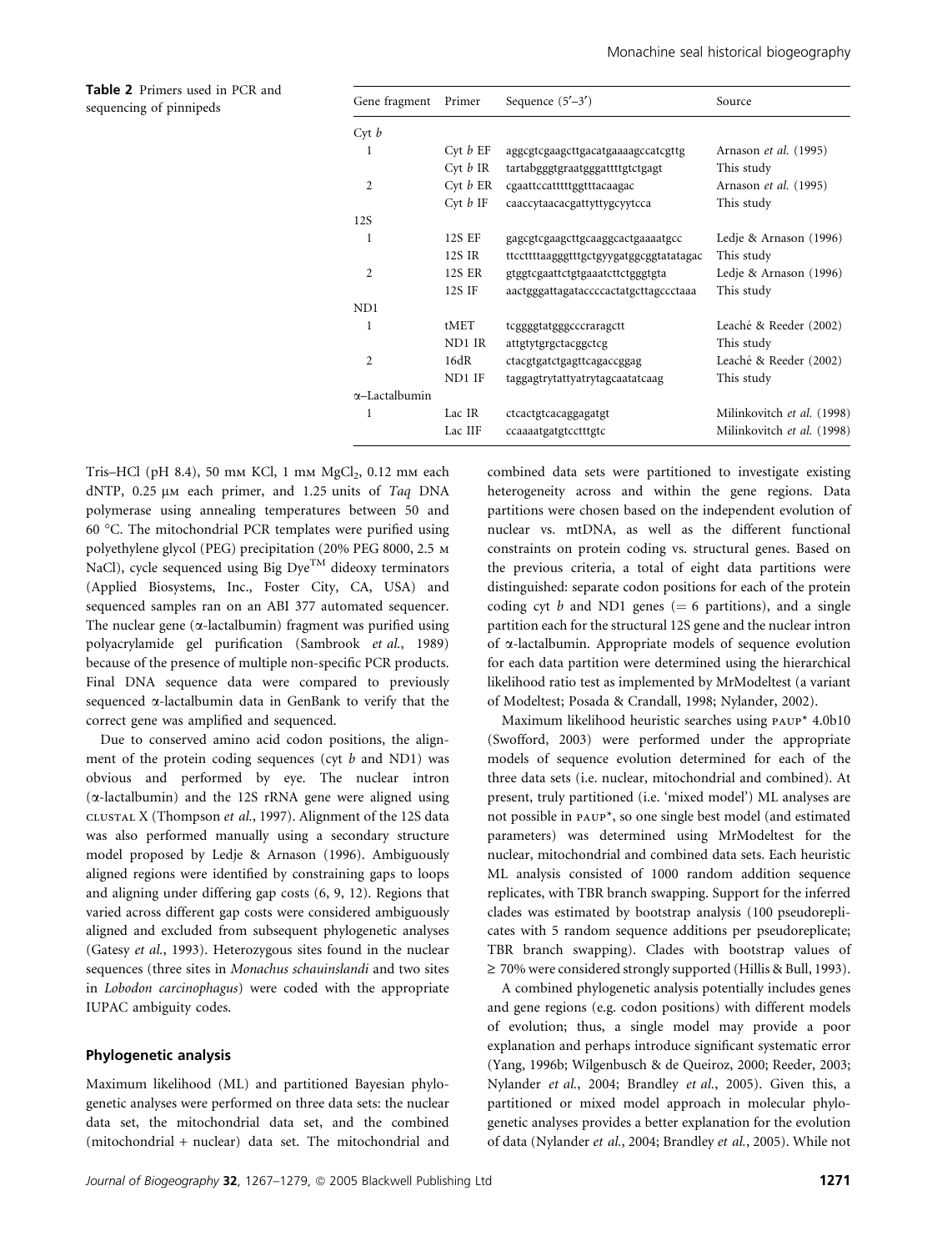possible in paup\*, applying multiple partition-specific models in a single phylogenetic analysis is now possible in the most recent version of MrBayes (MrBayes 3.0b4; Huelsenbeck & Ronquist, 2001). The Bayesian analyses were conducted for the same three data sets as in the ML analyses, but with the previously identified seven data partitions in the mitochondrial data set and eight data partitions in the combined data set.

The best tree topology, indicated by the highest loglikelihood (ln L) scores, estimated in the partitioned and non-partitioned Bayesian analyses were identical for each mixed model data set (i.e. mitochondrial and combined). Therefore, the effectiveness of data partitioning could be investigated by comparing ln L scores. Likelihood scores were calculated in paup\* for the partitioned and non-partitioned tree and a likelihood ratio test was conducted to determine if the likelihood scores were significantly improved by partitioning the data. The number of parameters included in each independently estimated partition was calculated by adding branch lengths, relative rates, base frequencies, and among site rate variation (Table 3). The degrees of freedom were calculated as the difference in parameterization between the partitioned and non-partitioned models being compared. Additionally, Bayes factors (Newton & Raftery, 1994; Kass & Raftery, 1995) were calculated to compare the evidence against the non-partitioned data sets (for other phylogenetic examples, see Nylander et al., 2004; Brandley et al., 2005). Log-transformed harmonic means were calculated using the sump command in MrBayes. Bayes factors were calculated as the ratio of harmonic means of the likelihoods sampled from the posterior of the two analyses and Bayes factors > 10 were considered very strongly supported based on hypothesized cut off values by Kass & Raftery (1995).

Bayesian phylogenetic analyses included partition-specific models and were conducted with four independent Markov chains (one cold and three incrementally heated chains) run for 2 million metropolis-coupled MCMC generations (trees sampled at intervals of 100 generations). Stationarity was determined by plotting ln L scores against number of generations and was assumed at the point where likelihood scores levelled off after an initial burn in. For each data set, three separate Bayesian analyses were run to ensure the analyses for a given data set had converged on the same posterior distribution (as evident from similar mean ln L scores). The frequency that a particular clade is present in the estimated posterior is represented by that clade's posterior probability (PP). Posterior probabilities were mapped onto the ML phylogram and nodes with PP  $\geq 0.95$  were considered strongly supported (Wilcox et al., 2002).

## Assessing biogeographical hypotheses

Biogeographical hypotheses were assessed using the combined ML phylogeny, the fossil record, and molecular rates of evolution. The mtDNA data were used in analyses investigating molecular rates of evolution as it represented the largest and most complete data set. When estimating divergence times within a phylogeny, molecular clock assumptions are sometimes invoked. A molecular clock assumes that on average the rate of molecular evolution is invariable throughout long periods of evolutionary time across multiple lineages (Zuckerkandl & Pauling, 1965; Kimura, 1968; Kimura & Ohta, 1974). However, comparisons of relative rates between lineages have provided abundant evidence for departures from constant rate of substitution (e.g. Wu & Li, 1985; Britten, 1986; Li, 1993).

Likelihood ratio tests were performed on a series of combined and partitioned data sets and rejected the assumption of a uniform molecular clock (Felsenstein, 1981), suggesting rate heterogeneity among lineages in the combined ML phylogeny (results not shown). Therefore, divergence times were calculated using nonparametric rate smoothing (NPRS), as implemented by the program r8s (Sanderson, 2002). Instead of assuming global rate consistency (i.e. a molecular clock), r8s places a constraint on the way rates can vary across a clade. NPRS relies on the minimization of ancestor-descendant local rate changes and is motivated by the likelihood that evolutionary rates are limited in the speed with which their rates can change from an ancestral to a descendant lineage (Sanderson,

| Data set                                        | Model              | parameters | parameters | Branch length Relative rate Base frequency ASRV shape<br>parameters |                |
|-------------------------------------------------|--------------------|------------|------------|---------------------------------------------------------------------|----------------|
|                                                 |                    |            |            |                                                                     | parameters     |
| Non-partitioned $GTR + \Gamma$<br>mitochondrial |                    | 25         | 5          | 3                                                                   | 1              |
| Non-partitioned $GTR + \Gamma$<br>complete      |                    | 25         | 5          | 3                                                                   | 1              |
| $\alpha$ -Lactalbumin                           | HKY                | 25         | 1          | 3                                                                   | $\Omega$       |
| 12S                                             | $GTR + I + \Gamma$ | 25         | 5          | 3                                                                   | $\mathfrak{D}$ |
| Cyt b                                           |                    |            |            |                                                                     |                |
| First codon                                     | $SYM + \Gamma$     | 25         | 5          | 0                                                                   |                |
| Second codon $HKY + I + \Gamma$                 |                    | 25         |            | 3                                                                   | 2              |
| Third codon                                     | $GTR + \Gamma$     | 25         | 5          | 3                                                                   |                |
| ND1                                             |                    |            |            |                                                                     |                |
| First codon                                     | $SYM + \Gamma$     | 25         | 5          | $\Omega$                                                            |                |
| Second codon                                    | $HKY + I + \Gamma$ | 25         |            | 3                                                                   | $\mathfrak{D}$ |
| Third codon                                     | $HKY + \Gamma$     | 25         |            | 3                                                                   |                |

Table 3 Models used in partitioned and non-partitioned Bayesian analyses with the number of parameters for each corresponding model listed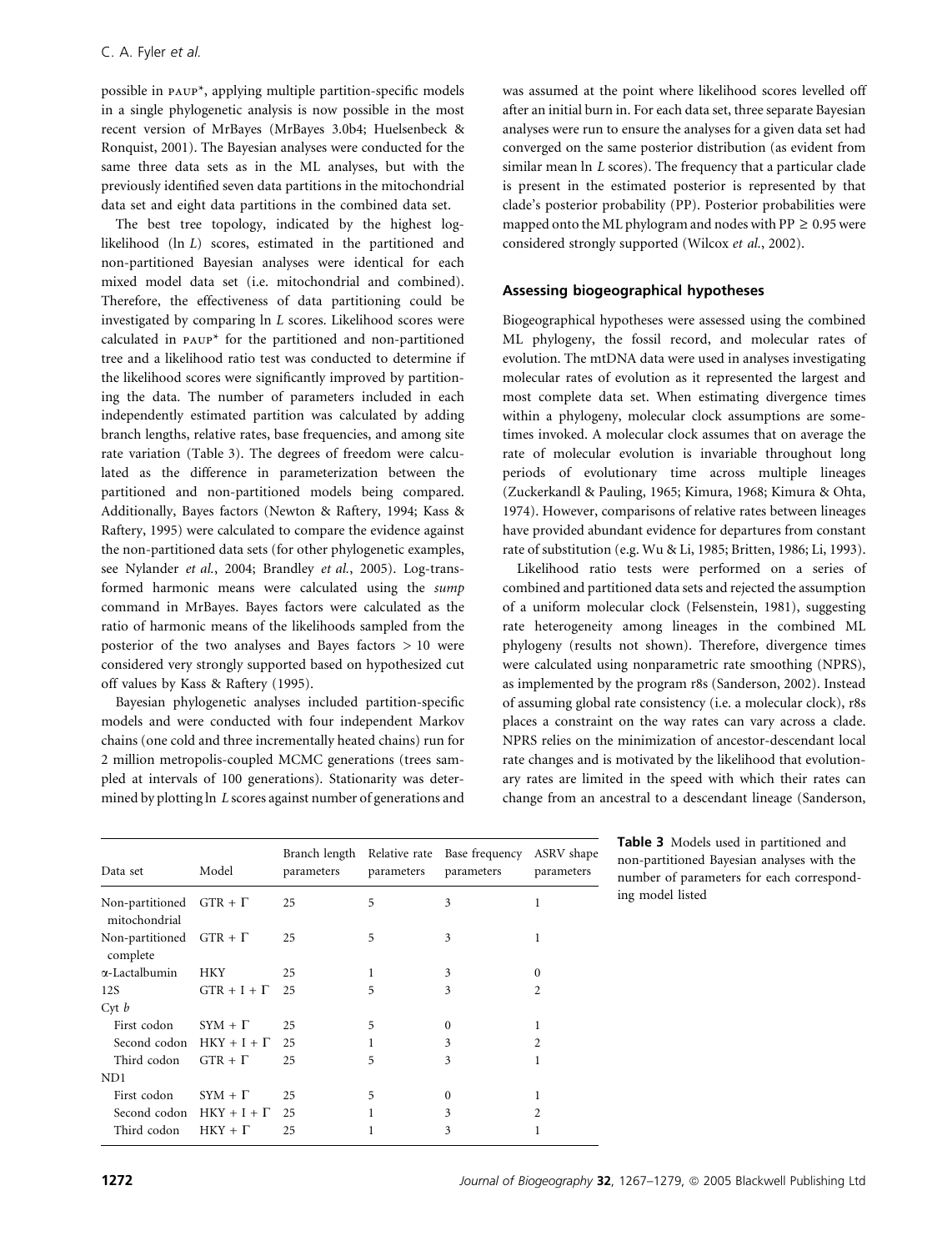1997). NPRS can enforce constraints on node ages by incorporating fossil evidence, which exists for the phocid clade. Basal fossil phocids (Leptophoca lenis and Monotherium? wymani) support the phocine–monachine split occurring during the mid-Miocene (15–17 Ma) in the North Atlantic (Repenning et al., 1979; de Muizon, 1982; Berta & Adam, 2001; Deméré et al., 2003). The phylogeny was calibrated twice; once with the phocid clade fixed at 15 Ma and again at 17 Ma and 95% confidence intervals were estimated by the program. Divergence time estimates were compared with the fossil record to infer monachine seal origin and diversification events.

## RESULTS

## Data partitioning

The complete combined data set contained a total of 3502 unambiguously aligned nucleotide positions, of which 940 sites were variable and 619 were parsimony informative (Table 4). The nuclear sequence,  $\alpha$ -lactalbumin, was not included for one ingroup taxon (Ommatophoca rossii) and two outgroup taxa (Odobenus rosmarus and Phoca vitulina). Models used in partitioned Bayesian analyses can be found in Table 3. Models and their estimated parameters used in the ML analyses are listed in Table 5. Likelihood ratio tests demonstrated that the partitioned Bayesian analyses are significantly better explanations of the evolution of the data than the non-partitioned analyses. Additionally, the Bayes factors demonstrate very strong positive evidence for the partitioned data set (Table 6). Therefore, the posterior probabilities reported hereafter are those from the partitioned analyses.

## Phylogeny inferred from mitochondrial and nuclear DNA using maximum likelihood and mixed-model Bayesian analyses

The ML heuristic searches always resulted in a single optimal tree. In each replicate Bayesian analysis stationarity was achieved by at least the 2000th generation, and 15% of the trees were excluded as 'burn in' to assure the retention of only the trees at stationarity. Separate Bayesian analyses for a given data set converged on the same posterior distribution. Therefore, post burn-in trees for a given data set were

Table 4 Data partitions implemented in the Bayesian analyses

Table 5 Models and their estimated parameters used in ML analyses

| Data set                                                                | Base<br>frequency Model                                  |            | Substitution<br>rates                                                                                                                                                                   | α     |
|-------------------------------------------------------------------------|----------------------------------------------------------|------------|-----------------------------------------------------------------------------------------------------------------------------------------------------------------------------------------|-------|
| Mitochondrial<br>(ND1, 12S)<br>and $\cot b$                             | $C = 0.314$<br>$G = 0.138$<br>$T = 0.218$                |            | $A = 0.329$ GTR + $\Gamma$ A $\leftrightarrow$ C 9.653<br>$A \leftrightarrow G$ 119.853<br>$A \leftrightarrow T 18.991$<br>$C \leftrightarrow G$ 0.000<br>$C \leftrightarrow T$ 373.513 | 0.157 |
| Combined<br>(ND1, 12S, cyt b)<br>and $\alpha$ -lactalbumin) $G = 0.145$ | $C = 0.305$<br>$T = 0.238$                               |            | $A = 0.312$ GTR + $\Gamma$ A $\leftrightarrow$ C 9.143<br>$A \leftrightarrow G$ 92.080<br>$A \leftrightarrow T$ 14.093<br>$C \leftrightarrow G$ 1.206<br>$C \leftrightarrow T$ 269.485  | 0.144 |
| $\alpha$ -lactalbumin                                                   | $A = 0.221$<br>$C = 0.239$<br>$G = 0.172$<br>$T = 0.369$ | <b>HKY</b> | $Ti/Tv = 2.906$                                                                                                                                                                         |       |

combined and posterior probabilities are based on the pooled set of data points.

Nuclear, mitochondrial and combined data sets all resulted in congruent Monachinae phylogenies. Phylogenetic analyses with more sequence data provided increased nodal support. As there were no conflicting results between the data sets the complete data set will be presented here.

The ML and Bayesian analyses of the complete DNA data (Fig. 3) Davis et al., (2004) confirm and support the monophyly of monachine seals, the monophyly of the three groups within the Monachinae (Monachus, Mirounga and Lobodontini), and the sister relationship between Mirounga and the Lobodontini. In the ML analyses all clades were strongly supported with bootstrap values  $\geq 70\%$ , with the exception of the Mirounga + Lobodontini clade (BS =  $67\%$ ) and the Ommatophoca + Leptonychotes + Hydruga clade (BS =  $68\%$ ) which were 'marginally' strongly supported. Similarly, the Bayesian analyses resulted in well-supported nodes with posterior probabilities of 1.0 for all ingroup nodes with one exception (Ommatophoca + Leptonychotes + Hydruga clade,  $PP = 0.98$ ). These results strongly support the monophyly of the Monachinae, the Lobodontini, Mirounga and Monachus, as well as the sister relationship between the Lobodontini and Mirounga.

| Data set                 | Data partitions                                                                                                                                      | Total number Variable Parsimony<br>of sites | sites | informative sites |
|--------------------------|------------------------------------------------------------------------------------------------------------------------------------------------------|---------------------------------------------|-------|-------------------|
| Nuclear<br>(1 partition) | α-Lactalbumin                                                                                                                                        | 526                                         | 23    | 3                 |
| Mitochondrial 12S        | (7 partitions) cyt $b$ – codon positions 1, 2 and 3<br>$ND1 - codon$ positions 1, 2 and 3                                                            | 2976                                        | 917   | 616               |
| Combined                 | 12S<br>$(8 \text{ partitions})$ cyt $b - \text{codon positions } 1, 2 \text{ and } 3$<br>$ND1 - codon$ positions 1, 2 and 3<br>$\alpha$ -Lactalbumin | 3502                                        | 940   | 619               |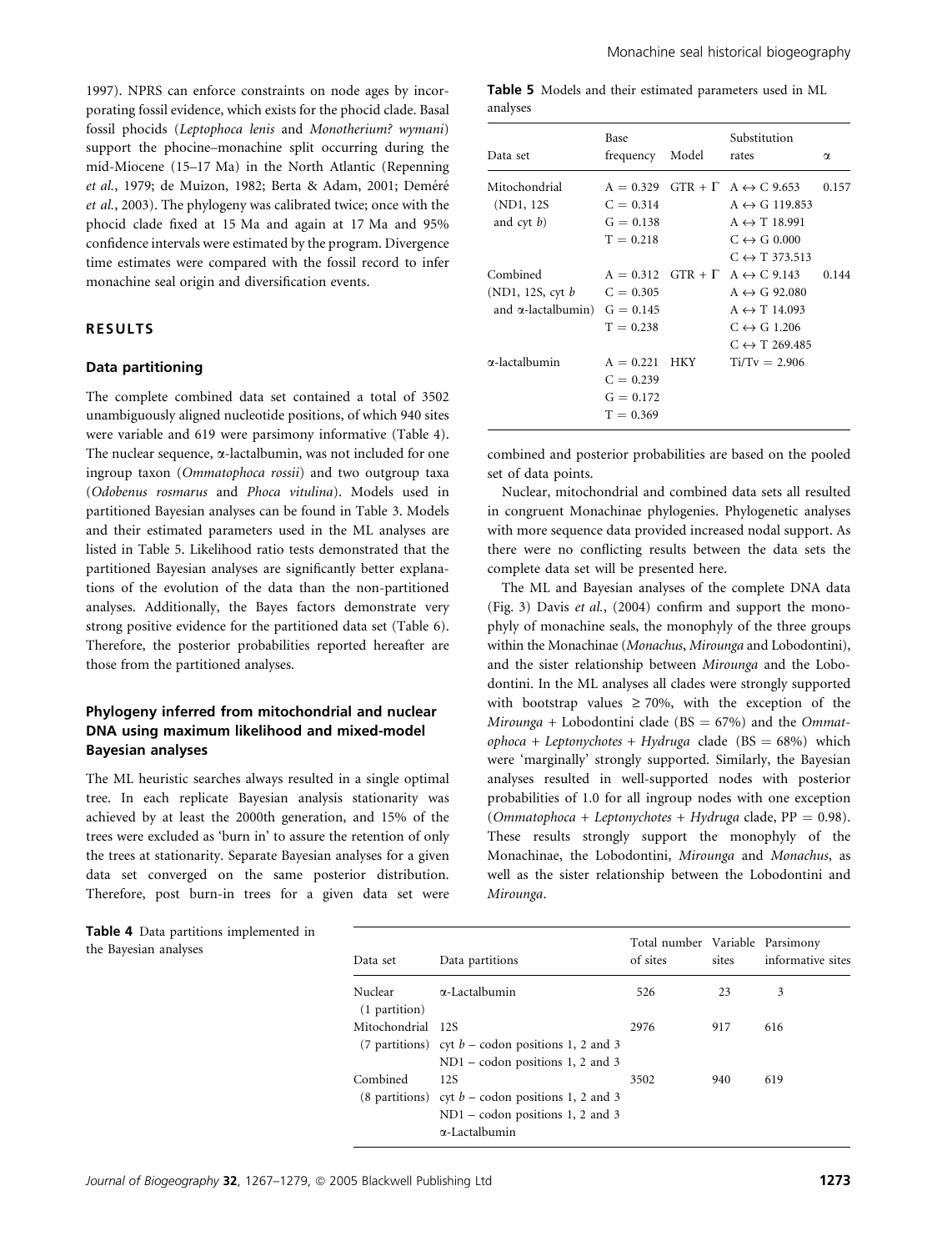| Data set      | Non-partitioned<br>ln L | Partitioned<br>$\ln L$ | P-value     | Non-partitioned<br>harmonic mean of ln L | Partitioned harmonic<br>mean of $\ln L$ | Bayes factor in favour<br>of the partitioned model |
|---------------|-------------------------|------------------------|-------------|------------------------------------------|-----------------------------------------|----------------------------------------------------|
| Combined      | $-13,083,27$            | $-12,726.97$           | ${}< 0.001$ | $-13,116,12$                             | $-12,819.07$                            | >10                                                |
| Mitochondrial | $-12,050.90$            | $-11,805.62$           | ${}< 0.001$ | $-12,072,89$                             | $-11,366.20$                            | >10                                                |

Table 6 ln L scores and harmonic means for partitioned and non-partitioned data sets with results of the likelihood ratio test (P-value), and Bayes factor



Figure 3 Maximum likelihood phylogeny of combined mitochondrial and nuclear data sets analysed under the GTR +  $\Gamma$  model.  $\ln L = -12,785.83$ . Posterior probabilities shown above nodes. Maximum likelihood bootstraps shown below nodes. Walrus and sea lion outgroups not shown.

#### Biogeographical patterns

The biogeographical results are displayed as an area cladogram with current species distributions mapped onto the combined ML phylogeny obtained in this study (Fig. 4). The Desmatophocidae, the extinct sister group to phocid seals with a fossil record in the North Pacific was added to the phylogeny (Deméré & Berta, 2002). Monachine seal divergence times estimated with the program r8s range from the lower 95% confidence interval of the 17 Ma calibration point to the upper 95% confidence interval of the 15 Ma calibration point and are indicated in Fig. 4.

## **DISCUSSION**

## Monachinae phylogeny

This study has resolved phylogenetic relationships among extant monachine seals using mitochondrial and nuclear DNA



Figure 4 Area cladogram with divergence times (Ma) indicated for each node. \*Phocinae–Monachinae divergence occurring in the North Atlantic 15–17 Ma.

sequence data. These analyses provided strong support for the monophyly of the Monachinae, Monachus, Mirounga and the Lobodontini and the sister relationship between the Lobodontini and Mirounga. The mitochondrial data were better at resolving monachine seal relationships compared with the nuclear data due to higher rates of nucleotide substitution in mitochondrial DNA as well as the inclusion of six times as many characters in the mitochondrial data set compared with the nuclear data set. The nuclear data (which represents a data set evolving independently of the mitochondrial DNA) supported the same phylogenetic hypothesis as the mitochondrial data set therefore increasing support for the combined data analysis and the resultant phylogeny as an accurate portrayal of the evolutionary history of this group.

The use of mixed-model Bayesian analyses led to a dramatic improvement in mean ln L scores and slight increases in nodal posterior probabilities when compared with the non-partitioned analyses. The increase in mean ln L and posterior probabilities can be attributed to more of the data being modelled more appropriately in the partitioned phylogenetic analyses.

#### Historical biogeography

To investigate historical biogeography of any group it is best to use as many lines of evidence as possible (i.e. phylogenetic relationships, fossil record, molecular rates of evolution, past geological events). One reality of the fossil record is that fossils impose minimum ages and can therefore only underestimate actual divergence dates (i.e. the oldest fossil will almost always be younger than the origin of its group). Conversely, using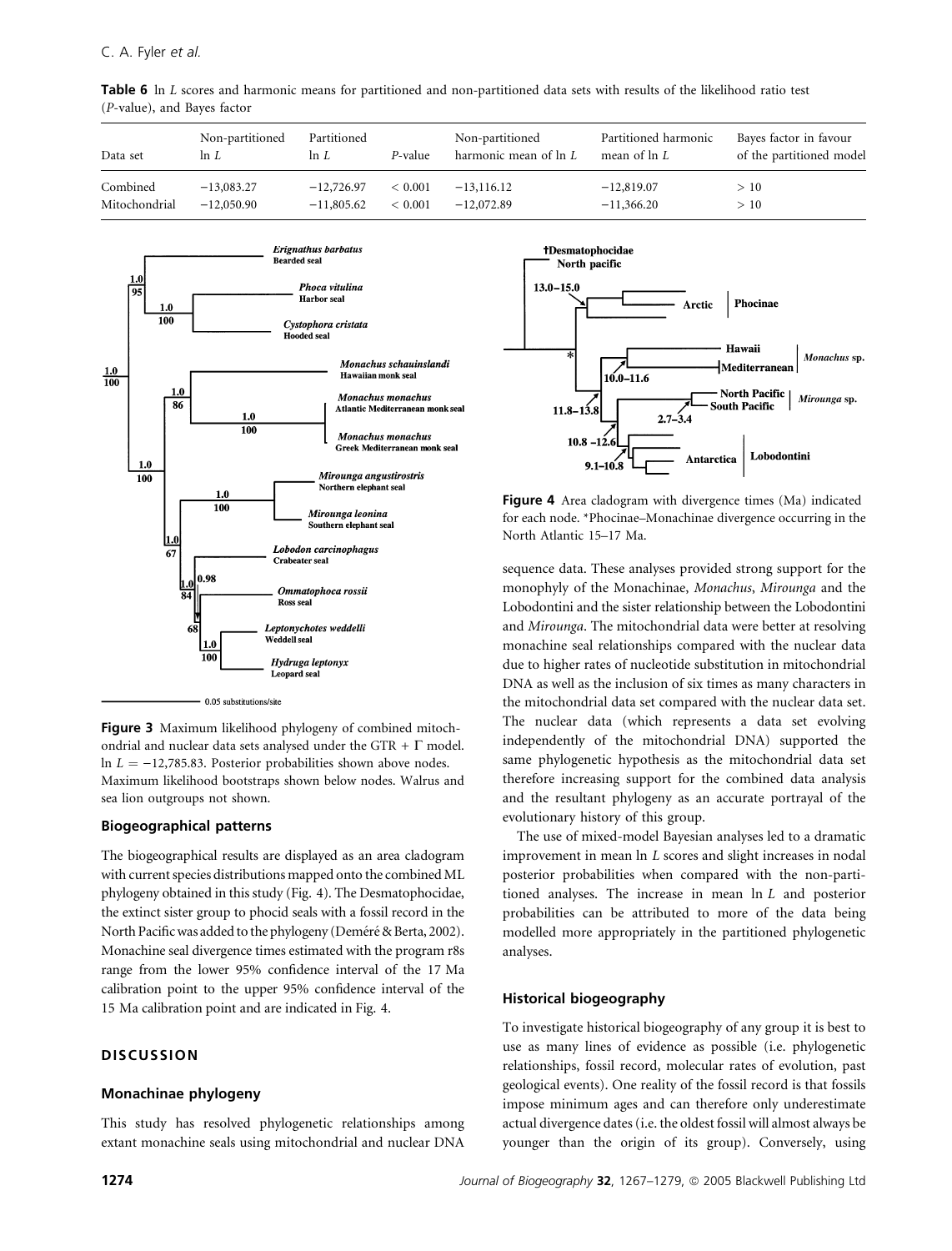Figure 5 (a) Phocid seals and their close relatives (Desmatophocidae) and the hypothesized events leading to current distributions. I – Desmatophocidae in the North Pacific 20–23 Ma. II– Ancestral fossil phocids (Leptophoca lenis and Monotherium? wymani) in the North Atlantic 15–17 Ma. Multiple lines of evidence suggest a southern route for ancestral phocid seals from the North Pacific to the North Atlantic. III – Phocine seal dispersal to the cooler waters of the Arctic and sub-Arctic regions. IV – Monachine seal diversification in the eastern and western North Atlantic. †Fossil evidence. (b) Monachinae clade and the hypothesized events leading to current distributions. Diversification of the two main clades within Monachinae occurred between 11.8 and 13.8 Ma based on molecular estimates. V – Ancestral fossil Monachus representatives in the Mediterranean support the origin of the Monachus clade in the Tethys region. VI – Fossil evidence supports diversification of the Mirounga + Lobodontini clade in the North Atlantic. (c) Lobodontini clade and the hypothesized events leading to current distributions. VII – Molecular evidence supports lobodontine seal diversification between 9.1 and 10.8 Ma. Fossil evidence of lobodontines from the Pisco Formation in Peru suggests dispersal to Antarctica through the Central American Seaway followed by southward migration to Antarctica by at least 4 Ma. Fossil evidence. (d) Mirounga clade and the hypothesized events leading to current distributions. Callophoca, the purported sister taxon of Mirounga is known from the early Pliocene. VIII – Two Mirounga species occur in an anti-tropical distribution. Molecular evidence estimates the divergence of the northern and southern species between 2.7 and 3.4 Ma. (e) Monachus clade and the hypothesized events leading to current distributions. According to molecular evidence, the Hawaiian and Mediterranean lineages split between 10 and 11.6 Ma. IX – Fossil evidence supporting ancestral monk seals in the Tethys region. X – Current distribution of Hawaiian monk seals. Placement of the recently extinct Caribbean monk seal as sister taxon to the Hawaiian monk seal supports the hypothesis of dispersal of an ancestral Mediterranean monk seal to the Caribbean and then subsequent dispersal to the South Pacific. †Fossil evidence.

 $(a)$ 

**† Desmatophocidae** North Pacific

> **Phocinae-Arctic**

Monachinae N. Atlantic  $(b)$ Phocinae-Arctic Monachus-Tethys Mirounga + Lobodontini-N. Atlantic  $(c)$ Phocinae Arctic Monachus Mirounga Lobodontini-Antarctica  $(d)$ Phocinae Arctic **Monachus** N. Pacific Mirounga VIII S. Pacific Lobodontini-Antarctica  $(e)$ Phocinae-Arctic Hawaii M.tropical **Monachus** Med.  $\overline{\text{rx}}$ N. Pacific Mirounga S. Pacific Lobodontini-Antarctica

molecular rates of evolution will impose maximum ages because nucleotide changes will start accumulating independently for each lineage at the first occurrence of restricted gene flow. Because of these factors it is common for divergence times resolved by molecular evidence to estimate maximum divergence times and those resolved by the fossil record to estimate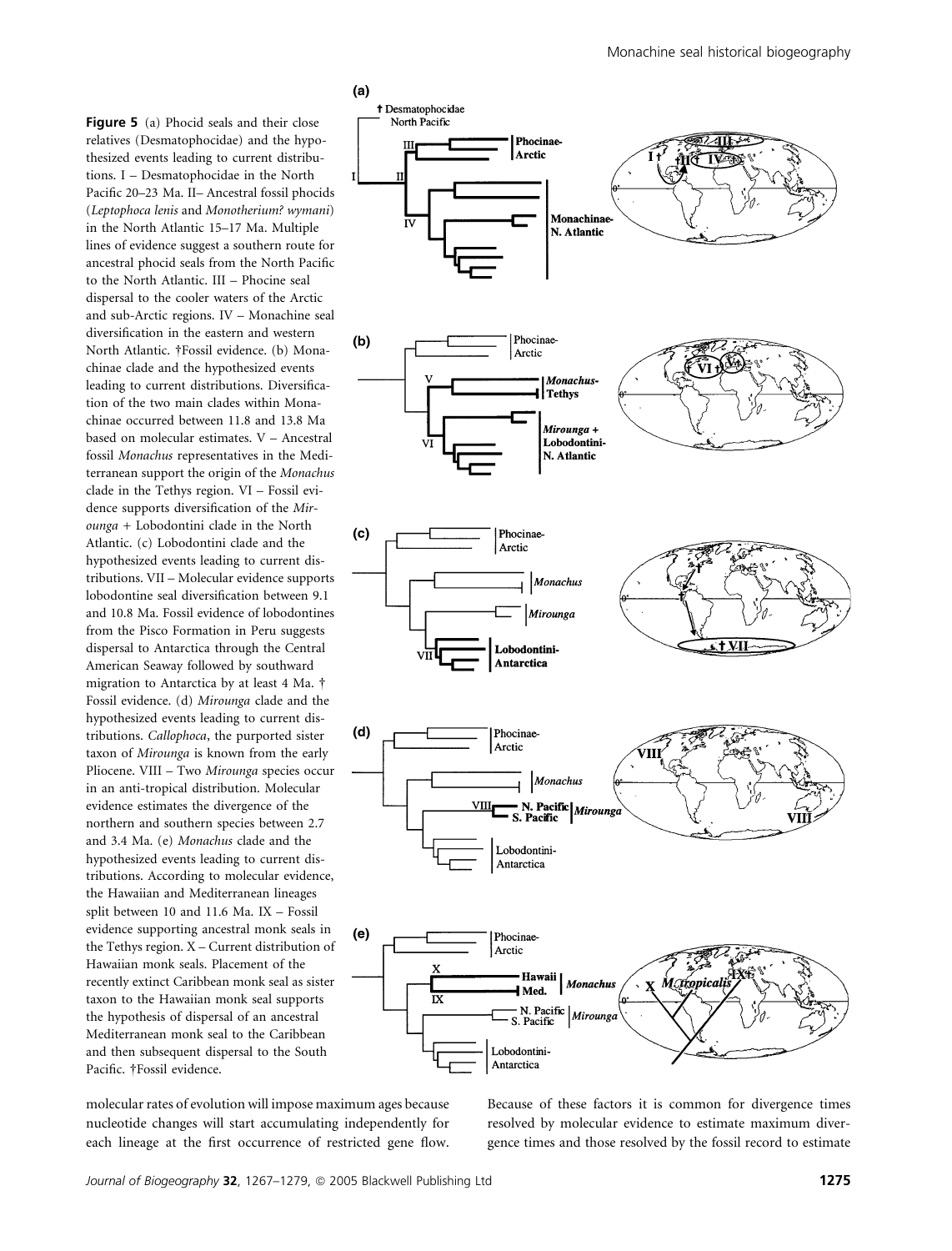minimum divergence times. With this in mind, both lines of evidence can be valuable in elucidating origin and diversification events.

By integrating our well-supported phylogeny with fossil evidence and divergence time estimates, we propose the following biogeographical scenario to infer the origin and diversification of monachine seals. Fossils of the extinct phocid sister taxon (Desmatophocidae) are found in the North Pacific 20-23 Ma (Deméré & Berta, 2002). Basal phocine (Leptophoca lenis) and monachine (Monotherium? wymani) representatives appeared for the first time in the fossil record in the western north Atlantic between 15 and 17 Ma (Deméré et al., 2003). Basal phocid seals could have made the transition from the North Pacific to the North Atlantic following two possible routes: southward through the Central American Seaway or north through the Arctic. Multiple lines of evidence point to a southern route (Fig. 5a). First, the Central American Seaway was open during the early Miocene coupled with an absence of a marine corridor through Beringia. Second, a southern route would allow the desmatophocids to maintain temperate water affinities. Finally, desmatophocid fossils can be found as far south as southern California.

Once in the Atlantic, basal phocid seals diversified. One group dispersed north to the cooler climates of the Arctic and sub-Arctic regions (Phocinae), while the other group retained their warm water affinities and diversified in the eastern and western North Atlantic (Monachinae). Basal monachine fossil taxa include Monotherium aberrratum (Ray, 1976) of the eastern and western North Atlantic, along with Pristiphoca vetusa (de Muizon, 1982) and Pontophoca sarmatica (Grigorescu, 1976) from the Paratethys region (a northern arm of the Tethys Sea which historically stretched across what is now the Black, Caspian and Aral Seas of Asia). The circum-Atlantic distribution of basal monachine seals suggest a trans-Atlantic dispersal event from east to west sometime in the mid-Miocene.

According to estimated molecular divergence dates, the divergence of the Lobodontini and Mirounga from the subtropically distributed Monachus occurred between 11.8 and 13.8 Ma (Fig. 5b). There is limited fossil evidence by which to date the split of the two main clades within Monachinae. However, Pliocene fossils (Pristiphoca and Pliophoca) in southern Europe thought to be basal Monachus representatives would support the evolution of Monachus in the warm waters of the Tethys Sea (de Muizon, 1982). Fossil evidence (Monotherium aberratum, M. affine and M. delognei) suggests the origin of the Mirounga  $+$  Lobodontini clade in the North Atlantic 7-9 Ma (Deméré et al., 2003). Molecular evidence suggests that the Mirounga + Lobodontini clade appeared between 10.8 and 12.6 Ma.

The well-studied fauna from the Pisco Formation in Peru contains fossils which support basal lobodontine seal dispersal from the Atlantic to the Pacific through the Central American Seaway followed by a period of southward migration along the Pacific Coast of South America (Fig. 5c). Divergence of Mirounga and the Lobodontini occurred between 9.1 and 10.8 Ma based on molecular data. The age of the Pisco Formation suggests origin of the Lobodontini clade by 7 Ma (Acrophoca longirostris, Piscophoca pacifica; de Muizon, 1982; de Muizon & De Vries, 1985).

Callophoca, the extinct sister taxon of Mirounga, is represented by early Pliocene fossils of the western North Atlantic and Europe (Deméré et al., 2003). Currently, there are two extant lineages of elephant seals, one in the North Pacific and one in the South Pacific (Fig. 5d). According to molecular evidence, divergence of the northern and southern species occurred between 2.7 and 3.4 Ma. A limited fossil record for this group makes it hard to determine whether it was dispersal or vicariance that led to their present distribution. If a dispersalist hypothesis is evoked, dispersal of the Callophoca + Mirounga basal taxon would have occurred from east to west through the Central American Seaway followed by south-west migration from the equatorial Pacific to the eastern South Pacific. South Pacific to North Pacific dispersal of Mirounga in the Pleistocene would account for the current anti-tropical distribution seen today. A vicariance hypothesis would explain the anti-tropical distribution as a relict of a once cosmopolitan range that was separated due to increased water temperature in the tropics. Antitropical distributions in closely related marine mammals were first described by Davies (1963) and have since been documented using phylogenetic relationships and area cladograms in other marine mammals (Rosel et al., 1995; Cipriano, 1997).

The occurrence of fossil Monachus representatives in southern Europe (Pristiphoca and Pliophoca), and their exclusion in all other formations with abundant phocid remains (e.g. Yorktown Formation, Pisco Formation) supports the evolution of this clade in the Tethys Sea (de Muizon, 1982). According to molecular divergence date estimates, the Mediterranean and Hawaiian Monk seal lineages split between 10 and 11.6 Ma (Fig. 5e). Movement from the Mediterranean to the Pacific most likely took place during two dispersal events; one from the Mediterranean to the Caribbean via the North Equatorial Current followed by a second dispersal event from the Caribbean to the Hawaiian Islands through the Central American Seaway. Dispersal from Atlantic to Pacific through the seaway could have occurred until at least its closure 3.5 Ma and perhaps more recently due to the seal's ability to move successfully across land. The position of the recently extinct Caribbean Monk seal as the sister species to the Hawaiian monk seal based on morphological data (Bininda-Emonds & Russell, 1996; Bininda-Emonds et al., 1999) also supports this hypothesis.

## CONCLUSIONS

We presented ML and partitioned Bayesian analyses of four molecular markers to infer the phylogenetic relationships of monachine seals. The phylogeny played a crucial role in providing a framework for constructing biogeographical hypotheses based on dispersal and vicariant events that led to the present-day distribution of monachine seals. Results from this study support two main clades within a monophy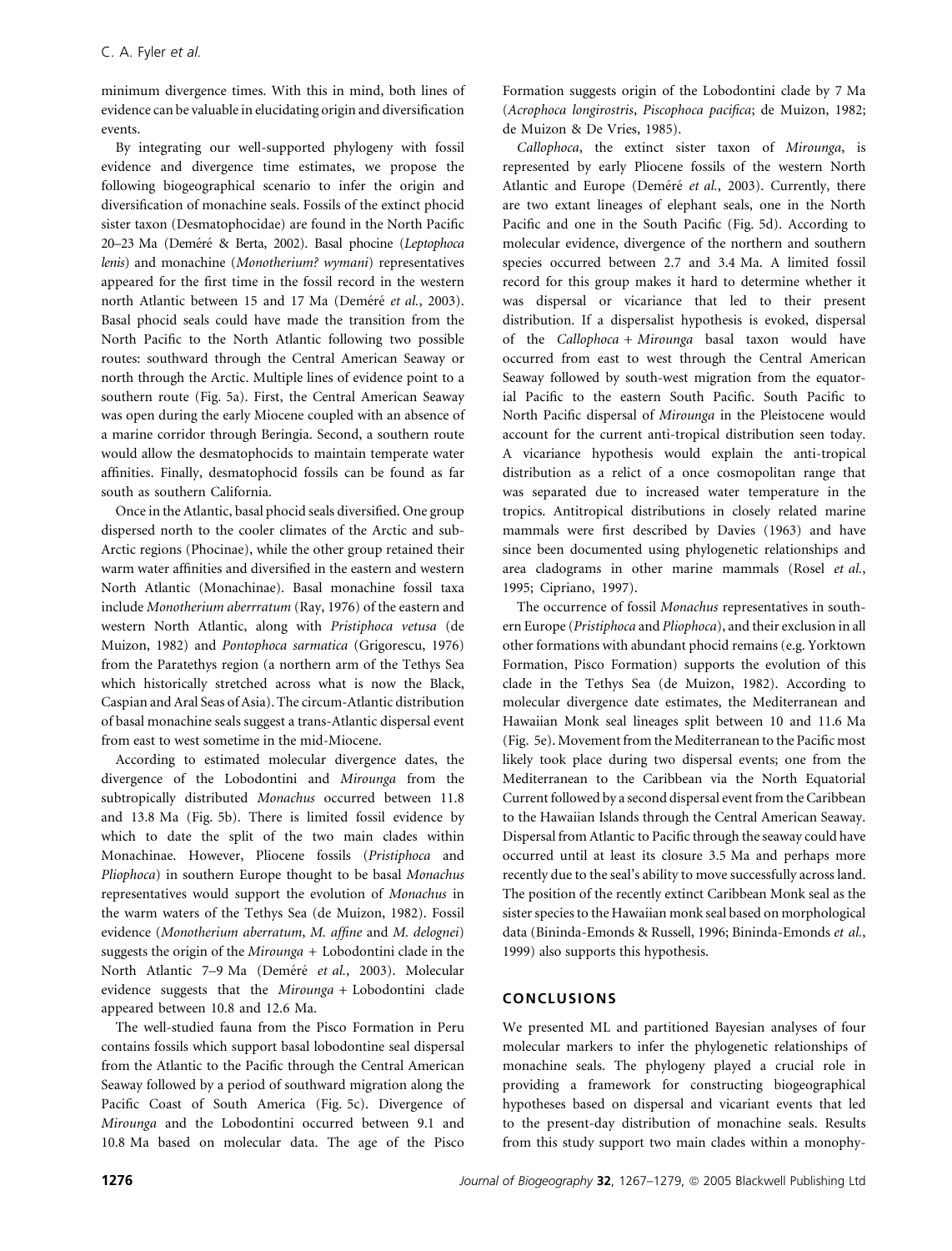letic Monachinae, Monachus, and Lobodontini + Mirounga. Monachus, a warm water clade, maintained the temperate water affinities of their ancestors and diversified in the subtropic regions of the Northern Hemisphere. Several lines of evidence including phylogenetic relationships based on morphology, the fossil record, and past geological events support the origin of Monachus in the Tethys Sea region, with dispersal from east to west, first in the Caribbean and then in the Pacific Ocean.

The cold water clade, Lobodontini + Mirounga, dispersed southward occupying new niches in higher latitudes characterized by high oceanic primary productivity that was initially driven by glaciation in the Southern Hemisphere. The migration and diversification of lobodontine seals continued in the cold nutrient-rich waters of Antarctica. The Mirounga clade likely had a widespread distribution in the temperate waters of the North Atlantic. Increasing temperatures in the tropics would have displaced the wide-ranging temperateadapted taxa into higher latitudes, leading to the modern antitropical distribution of Mirounga.

# ACKNOWLEDGEMENTS

This project was only possible with the cooperation of scientists world-wide who donated tissues and provided advice, among those we would like to thank are Ulfur Arnason, Jason Baker, Steven Carr, Cory Davis, Steve Donnellan, John Henderson and Kelly Robertson. Samples from the Mediterranean monk seals were supplied by the BMA bank with the support of the Pew Fellows Program in Marine Conservation and Earthtrust. Funding for this project came from an SDSU RSCA grant to A. Berta and a Lerner-Grey grant to C.A. Fyler from the American Museum of Natural History. Molecular work for this project was conducted in the laboratories of Tod Reeder and Andy Bohonak at SDSU. We would like to thank Matthew Brandley for his help with partitioned Bayesian analyses and comments on multiple drafts of this manuscript, the Systematics Seminar Group of the Department of Ecology and Evolutionary Biology at UCONN, and Paul Lewis who provided helpful insight on mixed model analysis. This research was in partial fulfilment of an MS degree to C. A. Fyler in the Department of Biology at San Diego State University.

## **REFERENCES**

- Adam, P.J. & Garcia, G.G. (2003) New information on the natural history, distribution, and skull size of the extinct (?) West Indian monk seal, Monachus tropicalis. Marine Mammal Science, 19, 297–317.
- Aguilar, A. (1999) Status of Mediterranean monk seal populations. RAC-SPA. United Nations Environment Program (UNEP), Aloès Editions, Túnez, 60 pp.
- Androukaki, E., Adamantopoulou, S., Dendrinos, P., Tounta, E. & Kotomatas, S. (1999) Causes of mortality in the Mediterranean monk seal (Monachus monachus) in Greece.

Contributions to the Zoology and Ecology of the Eastern Mediterranean Region, 1, 405–411.

- Arnason, U., Bodin, K., Gullberg, A., Ledje, C. & Mouchaty, S. (1995) A molecular view of pinniped relationships with particular emphasis on the true seals. Journal of Molecular Evolution, 40, 78–85.
- Berta, A. & Adam, P. (2001) The evolutionary biology of pinnipeds. Secondary adaptation of tetrapods to life in the water (ed. by V. de Buffrenil and J.-M. Mazin), pp. 235–260. Verlag Dr Frederich Pfeil, München Germany.
- Berta, A. & Wyss, A.R. (1994) Pinniped phylogeny. Proceedings of the San Diego Society of Natural History, 29, 33–56.
- Bininda-Emonds, O.R.P. & Russell, A.P. (1996) A morphological perspective on the phylogenetic relationships of the extant phocid seals (Mammalia: Phocidae). Bonner Zoologische Monographien, 41, 1–256.
- Bininda-Emonds, O.R.P., Gittleman, J.L. & Purvis, A. (1999) Building large trees by combining phylogenetic information: a complete phylogeny of the extant Carnivora (Mammalia). Biological Reviews, 74, 143–175.
- Brandley, M.B., Schmitz, A. & Reeder, T.W. (2005) Partitioned Bayesian analyses, partition choice, and the phylogenetic relationships of scincid lizards. Systematic Biology, in press.
- Britten R.J. (1986) Rates of DNA sequence evolution differ between taxonomic groups. Science, 231, 1393–1398.
- Carr, S.M. & Perry, E.A. (1997) Intra- and Interfamilial systematic relationships of phocid seals as indicated by mitochondrial DNA sequences. Molecular genetics of marine mammals (ed. by A.E. Dizon, S.J. Chivers and W.E. Perrin), pp. 277–290. Society for Marine Mammalogy Special Publication No. 3, Allen Press, Kansas.
- Cipriano, F. (1997) Antitropical distributions and speciation in dolphins of the genus Lagenorhynchus. Molecular genetics of marine mammals (ed. by A.E. Dizon, S.J. Chivers and W.E. Perrin), pp. 305–316. Society for Marine Mammalogy Special Publication No. 3, Allen Press, Kansas.
- Davies, J.L. (1963) The antitropical factor in cetacean speciation. Evolution, 17, 107–116.
- Davis, C.S., Delisle, I., Stirling, I., Siniff, D.B. & Strobeck, C. (2004) A phylogeny of the extant Phocidae inferred from complete mitochondrial DNA coding regions. Molecular Phylogenetics and Evolution, 33, 363–377.
- Deméré, T.A. & Berta, A. (2002) The Miocene pinniped Desmatophoca oregonensis Condon, 1906 (Mammalia: Carnivora) from the Astoria Formation, Oregon. Smithsonian Contributions to Paleobiology, 93, 113–148.
- Deméré, T.A., Berta, A. & Adam, P.J. (2003) Pinnipedimorph evolutionary biogeography. Bulletin of the American Museum of Natural History, 279, 32–76.
- Felsenstein, J. (1981) Evolutionary trees from DNA sequences: a maximum likelihood approach. Journal of Molecular Evolution, 17, 368–376.
- Forcada, J., Hammond, P.S. & Aguilar, A. (1999) Status of the Mediterranean monk seal Monachus monachus in the wes-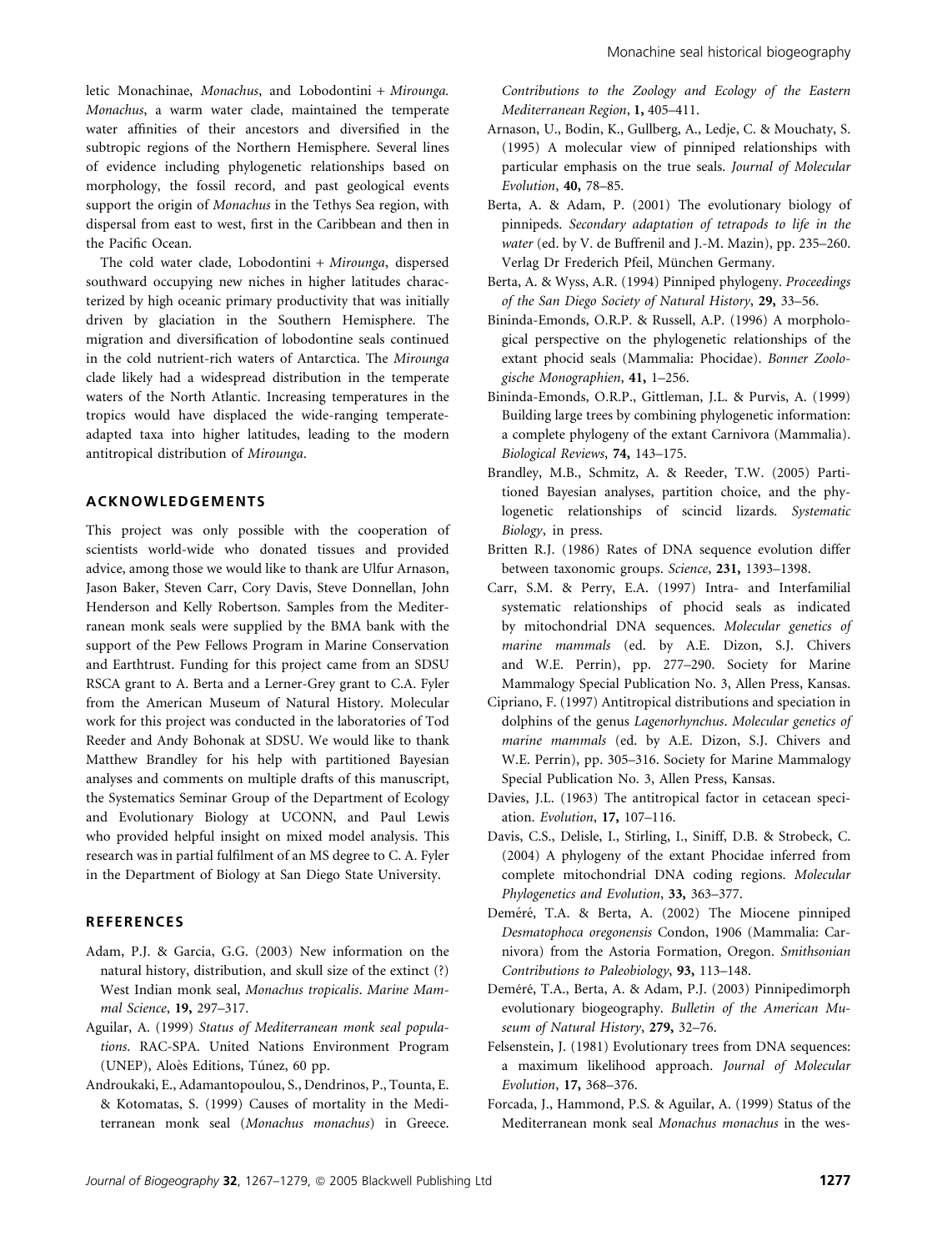C. A. Fyler et al.

tern Sahara and the implications of a mass mortality event. Marine Ecology Progress Series, 188, 249–261.

- Forney, K.A., Barlow, J., Muto, M.M., Lowry, M., Baker, J., Cameron, G., Mobley, J., Stinchcomb, C. & Carretta, J.V. (2000) US Pacific marine mammal stock assessments: 2000. US Department of Commerce, NOAA Technical Memorandum. NOAA-TM-NMFS-SWFSC-300, 276 pp.
- Gatesy, J., DeSalle, R. & Wheeler, W. (1993) Alignmentambiguous nucleotide sites and the exclusion of systematic data. Molecular Phylogenetics and Evolution, 2, 152–157.
- Grigorescu, D. (1976) Paratethyan seals. Systematic Zoology, 25, 407–419.
- Hillis, D.M. & Bull, J.J. (1993) An empirical test of bootstrapping as a method for assessing confidence in phylogenetic analysis. Systematic Biology, 42, 182–192.
- Hillis, D.M., Moritz, C. & Mable, B.K. (1996) Molecular Systematics, 2nd edn. Sinauer, Sunderland, MA.
- Huelsenbeck, J.P. (1995) Performance of phylogenetic methods in simulation. Systematic Biology, 44, 17–48.
- Huelsenbeck, J.P. & Ronquist, F. (2001) MRBAYES: Bayesian inference of phylogenetic trees. Bioinformatics, 17, 754–755.
- Kass, R. & Raftery, A. (1995) Bayes factors. Journal of the American Statistical Association, 90, 773–795.
- Kimura, M. (1968) Evolutionary rate at the molecular level. Nature, 217, 624–626.
- Kimura, M. & Ohta, T. (1974) On some principles governing molecular evolution. Proceedings of the National Academy of Sciences of the United States of America, 71, 2848–2852.
- Leaché, A.D. & Reeder, T.W. (2002) Molecular systematics of the Eastern Fence Lizard (Sceloporus undulatus): a comparison of parsimony, likelihood, and Bayesian approaches. Systematic Biology, 51, 44–68.
- Ledje, C. & Arnason, U. (1996) Phylogenetic relationships within caniform carnivores based on analyses of the mitochondrial 12S rRNA gene. Journal of Molecular Evolution, 43, 641–649.
- Li, W-H. (1993) So, what about the molecular clock hypothesis? Current Opinion in Genetics and Development, 3, 896–901.
- Milinkovitch, M.C., Bérubé, M. & Palsbøll, P.J. (1998) Cetaceans are highly specialized Artiodactyls. The emergence of whales: evolutionary patterns in the origin of Cetacea (ed. by N.G.M. Thewissen), pp. 113–131. Plenum, New York.
- de Muizon, C. (1982) Phocid phylogeny and dispersal. Annals of the South African Museum, 89, 175–213.
- de Muizon, C. & De Vries, T.J. (1985) Geology and paleontology of late Cenozoic marine deposits in the Sacaco area (Peru). Sonderdruck aus Geologische Rundschau, 74, 547–563.
- Newton, M.A. & Raftery, A.E. (1994) Approximate Bayesian inference with the weighted likelihood bootstrap (with discussion). Journal of the Royal Statistical Society, 56, 3–48.
- Nylander, J.A.A. (2002) MrModeltest v1.0b. Program distributed by the author. Department of Systematic Zoology, Uppsala University (http://www.ebc.uu.se/systzoo/staff/nylander.html).
- Nylander, J.A. A., Ronquist, F., Huelsenbeck, J.P. & Nieves-Aldrey, J.L. (2004) Bayesian phylogenetic analysis of combined data. Systematic Biology, 53, 47–67.
- Posada, D. & Crandall, K.A. (1998) MODELTEST: testing the model of DNA substitution. Bioinformatics, 14, 817–818.
- Ray, C.E. (1976) Geography of phocid evolution. Systematic Zoology, 25, 391–406.
- Reeder, T.W. (2003) A phylogeny of the Australian Sphenomorphus group (Scincidae: Squamata) and the phylogenetic placement of the crocodile skinks (Tribolonotus): Bayesian approaches to assessing congruence and obtaining confidence in maximum likelihood inferred relationships. Molecular Phylogenetics and Evolution, 27, 384–397.
- Repenning, C.A. & Ray, C.E. (1977) The origin of the Hawaiian monk seal. Proceedings of the Biological Society of Washington, 89, 667–688.
- Repenning, C.A., Ray, C.E. & Grigorescu, D. (1979) Pinniped biogeography. Historical biogeography, plate tectonics, and the changing environment (ed. by J. Gray and A.J. Boucot), pp. 357–369. Oregon State University Press, Corvalis, OR.
- Rosel, P.E., Haygood, M.G. & Perrin, W.F. (1995) Phylogenetic relationships among the true porpoises (Cetacea: Phocoenidae). Molecular Phylogenetics and Evolution, 4, 463–474.
- Sambrook, J., Fritsch, E. & Maniatis, T. (1989) Molecular cloning: a laboratory manual, 2nd edn. Cold Spring Harbor Laboratory Press, Cold Spring Harbor, NY.
- Sanderson, M.J. (1997) A nonparametric approach to estimating divergence times in the absence of rate consistency. Molecular Biology and Evolution, 14, 1218–1232.
- Sanderson, M.J. (2002) r8s, version 1.5 (beta), user's manual. Distributed by M.J. Sanderson. University of California Davis, Davis, CA.
- Swofford, D.L. (2003) paup\*. Phylogenetic analysis using parsimony (\*and other methods), Version 4. Sinauer Associates, Sunderland, MA.
- Swofford, D.L., Olsen, G.J., Waddell, P.J. & Hillis, D.M. (1996) Phylogenetic inference. Molecular systematics, 2nd edn (ed. by D.M. Hillis, C. Moritz and B.K. Mable), pp. 407–514. Sinauer Associates, Sunderland, MA.
- Thompson, J.D., Gibson, T.J., Plewniak, F., Jeanmougin, F. & Higgins, D.G. (1997) The Clustal X windows interface: flexible strategies for multiple sequence alignment aided by quality analysis tools. Nucleic Acids Research, 24, 4876–4882.
- Timm, R.M., Salazar, R.M. & Peterson, A.T. (1996) Historical distribution of the extinct tropical seal, Monachus tropicalis (Carnivora: Phocidae). Conservation Biology, 11, 549–551.
- Wilcox, T.P., Zwickl, D.J., Heath, T. & Hillis, D.M. (2002) Phylogenetic relationship of the dwarf boas and a comparison of Bayesian and bootstrap measures of phylogenetic support. Molecular Phylogenetics and Evolution, 25, 361–371.
- Wilgenbusch, J. & de Queiroz, K. (2000) Phylogenetic relationships among the phrynosomatid sand lizards inferred from mitochondrial DNA sequences generated by heterogeneous evolutionary processes. Systematic Biology, 49, 592–612.